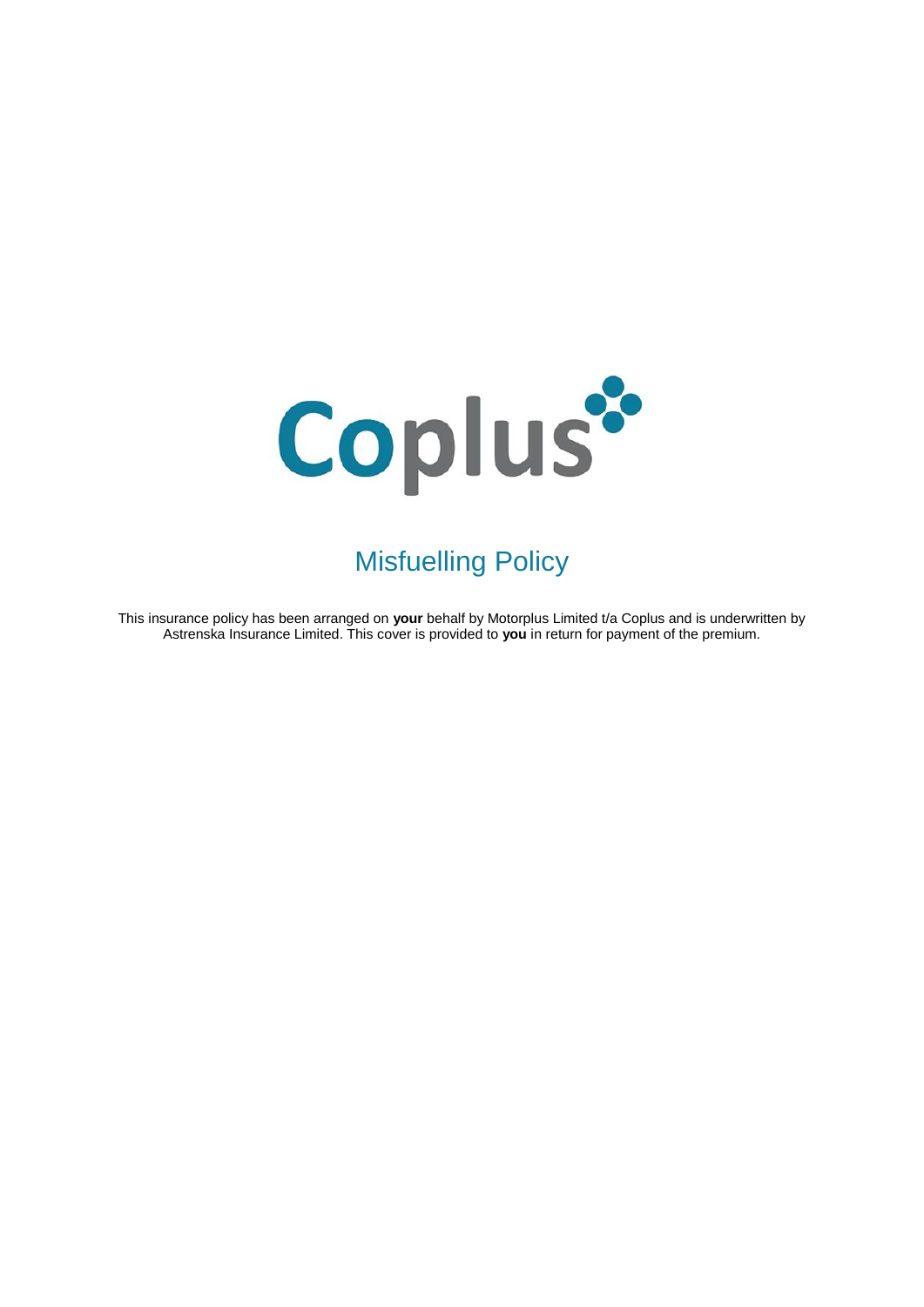

# **Policy Wording**

### **Who does it cover?**

The person named on the certificate of motor insurance policy.

## **What criteria apply?**

The policyholder must have a motor insurance policy throughout the duration of the Misfuel Insurance policy.

# **Important information**

This policy has been offered based on information provided by **you**. If any of this information is incorrect, or changes during the term of **your** policy, please let **your** insurance broker know at **your** earliest convenience to ensure that **your** cover remains fully effective and in force.

**You** are required by the provisions of the Consumer Insurance (Disclosure and Representations) Act 2012 to take care to:

- a) supply accurate and complete answers to all the questions **we** or **your** insurance broker may ask as part of **your** application for cover under the policy;
- b) to make sure that all information supplied as part of **your** application for cover is true and correct;
- c) tell **us** of any changes to the answers **you** have given as soon as possible.

**You** must take reasonable care to provide complete and accurate answers to the questions **we** ask when **you** take out, make changes to and renew **your** policy. If any information **you** provide is not complete and accurate, this may mean **your** policy is invalid and that it does not operate in the event of a claim or **we** may not pay any claim in full.

This policy must be read together with **your** current schedule, Insurance Product Information Document and any endorsements or certificates. These items together form **your** contract of insurance.

| <b>CONTENTS</b><br>Who does it cover?<br>Important information<br>How to make a claim<br>How to make a complaint<br>Our regulator and insurer<br><b>Privacy Statement</b><br>Renewal procedure<br>Choice of law and jurisdiction<br>Contracts (Rights of Third Parties) Act 1999<br><b>Financial Services Compensation Scheme</b><br>Sanctions<br>Use of Language<br>Other formats<br>General definitions | page 1<br>page 1<br>page 1<br>page 2<br>page 2<br>page 2<br>page 3<br>page 3<br>page 3<br>page 3<br>page 3<br>page 3<br>page 3<br>page 3-4 |
|-----------------------------------------------------------------------------------------------------------------------------------------------------------------------------------------------------------------------------------------------------------------------------------------------------------------------------------------------------------------------------------------------------------|--------------------------------------------------------------------------------------------------------------------------------------------|
|                                                                                                                                                                                                                                                                                                                                                                                                           |                                                                                                                                            |
| Cover<br><b>General Conditions</b><br><b>General Exclusions</b><br>Astrenska Privacy Notice                                                                                                                                                                                                                                                                                                               | page 4<br>page 4-5<br>page 6-7<br>page 7-8                                                                                                 |

#### **How to make a claim**

To notify a claim please call **our** claims department immediately.

## CALL: **0333 241 3400**

Please quote "Misfuelling" in all communications.

**Our** claims line is open 24 hours a day, 365 days a year to assist **you**.

Or **you** can write to **us** at:

Coplus Claims Floor 2 Norfolk Tower 48-52 Surrey Street Norwich NR1 3PA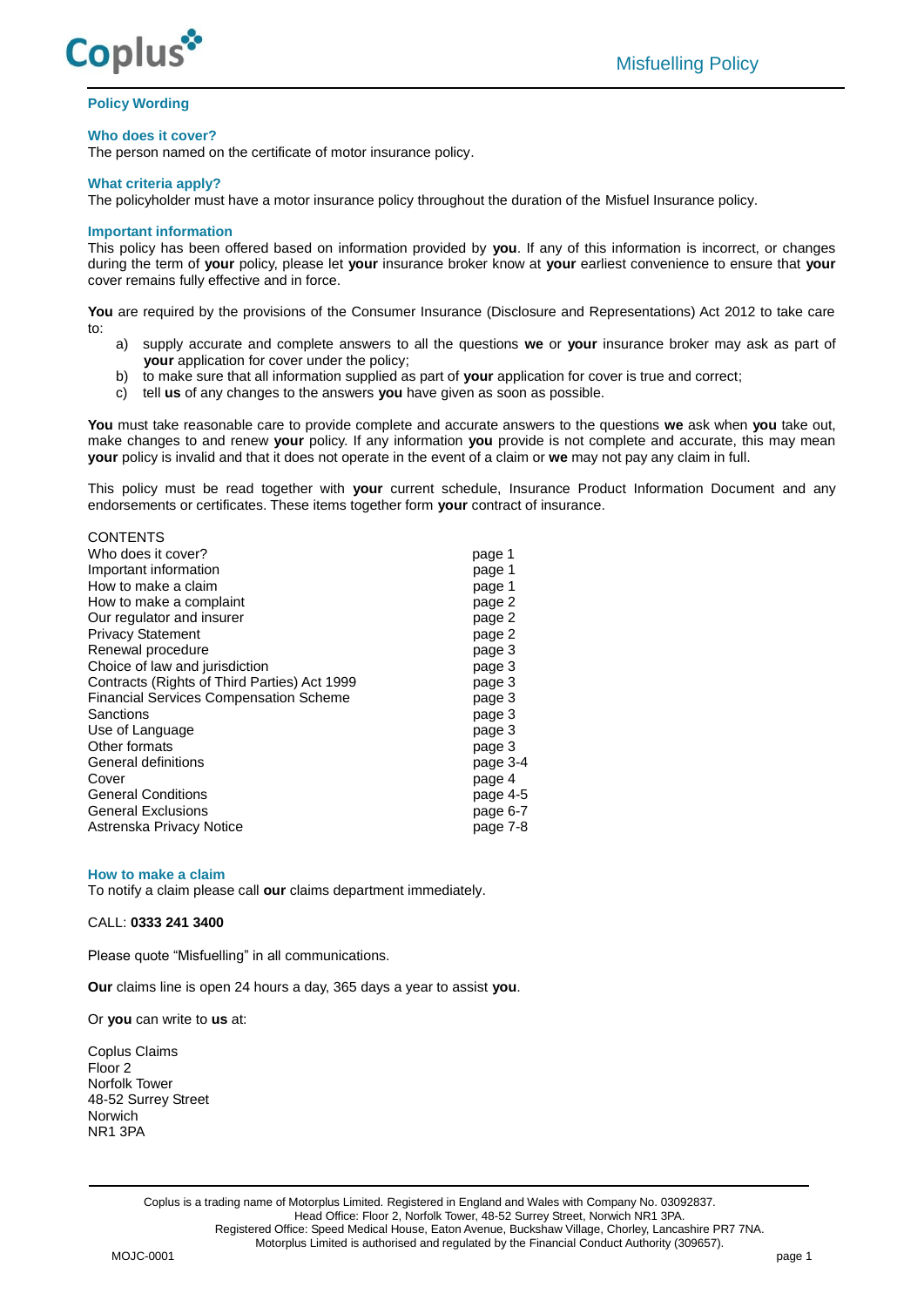

**Your** details will be passed to **our** claims team who will handle **your** claim. Any queries in relation to **your** claim, after the initial notification, should be directed to the claims team.

# **How to make a complaint**

**We** hope that **you** are completely happy with this policy and the service that **you** receive, however if **you** do have any reason to make a complaint, please follow the procedure below.

If **your** complaint relates to the sale of this policy, please contact **your** insurance broker.

If **your** complaint relates to a claim, please contact **us** at:

**Coplus** Floor 2 Norfolk Tower 48-52 Surrey Street Norwich NR1 3PA Telephone: **0333 241 3359**

If for any reason it is not possible for **us** to reach an agreement, **you** have the right to make an appeal to the Financial Ombudsman Service. This applies if **you** are an individual, or in a business capacity if **your** annual turnover is up to EUR 2,000,000 (or equivalent in sterling) and **you** have fewer than 10 members of staff. **You** can contact the Financial Ombudsman Service at:

The Financial Ombudsman Service Exchange Tower London E14 9SR **Telephone: 0800 023 4567 or Email:** [complaint.info@financial-ombudsman.org.uk](mailto:complaint.info@financial-ombudsman.org.uk) Website: [www.financial-ombudsman.org.uk](http://www.financial-ombudsman.org.uk/)

# **Our regulator and Insurer**

This insurance is arranged by Motorplus Limited t/a Coplus and underwritten by Astrenska Insurance Limited, whose registered office is at Cutlers Exchange, 123 Houndsditch, London, EC3A 7BU. This insurance is effected in England and is subject to the Laws of England and Wales.

Astrenska Insurance Limited is authorised by the Prudential Regulation Authority and regulated by the Financial Conduct Authority and the Prudential Regulation Authority. Financial services register number 202846. These details can be checked on the Financial Services Register by visiting: www.fca.org.uk or by contacting the Financial Conduct Authority on 0800 111 6768.

Motorplus Limited t/a Coplus are authorised and regulated by the Financial Conduct Authority.

# **Privacy Statement**

For full details of how **we** protect **your** privacy and process **your** data please read the Privacy Statement that accompanies this policy. The Privacy Statement can also be viewed online by visiting [https://www.coplus.co.uk/data](https://www.coplus.co.uk/data-privacy-notice/)[privacy-notice](https://www.coplus.co.uk/data-privacy-notice/)

# **Telephone calls**

Please note that for **our** mutual protection telephone calls may be monitored and/or recorded.

#### **Fraud prevention, detection and claims history**

In order to prevent and detect fraud **we** may at any time:

- share information about **you** with other organisations and public bodies including the police;
- check and/or file **your** details with fraud prevention agencies and databases, and if **you** give **us** false or inaccurate information and **we** suspect fraud, **we** will record this.

**We** and other organisations may also search these agencies and databases to:

- help make decisions about the provision and administration of insurance, credit and related services for **you** and members of **your** household;
- trace debtors or beneficiaries, recover debt, prevent fraud and to manage **your** accounts or insurance policies;
- check **your** identity to prevent money laundering, unless **you** provide **us** with other satisfactory proof of identity;
- undertake credit searches and additional fraud searches.

Head Office: Floor 2, Norfolk Tower, 48-52 Surrey Street, Norwich NR1 3PA.

Registered Office: Speed Medical House, Eaton Avenue, Buckshaw Village, Chorley, Lancashire PR7 7NA.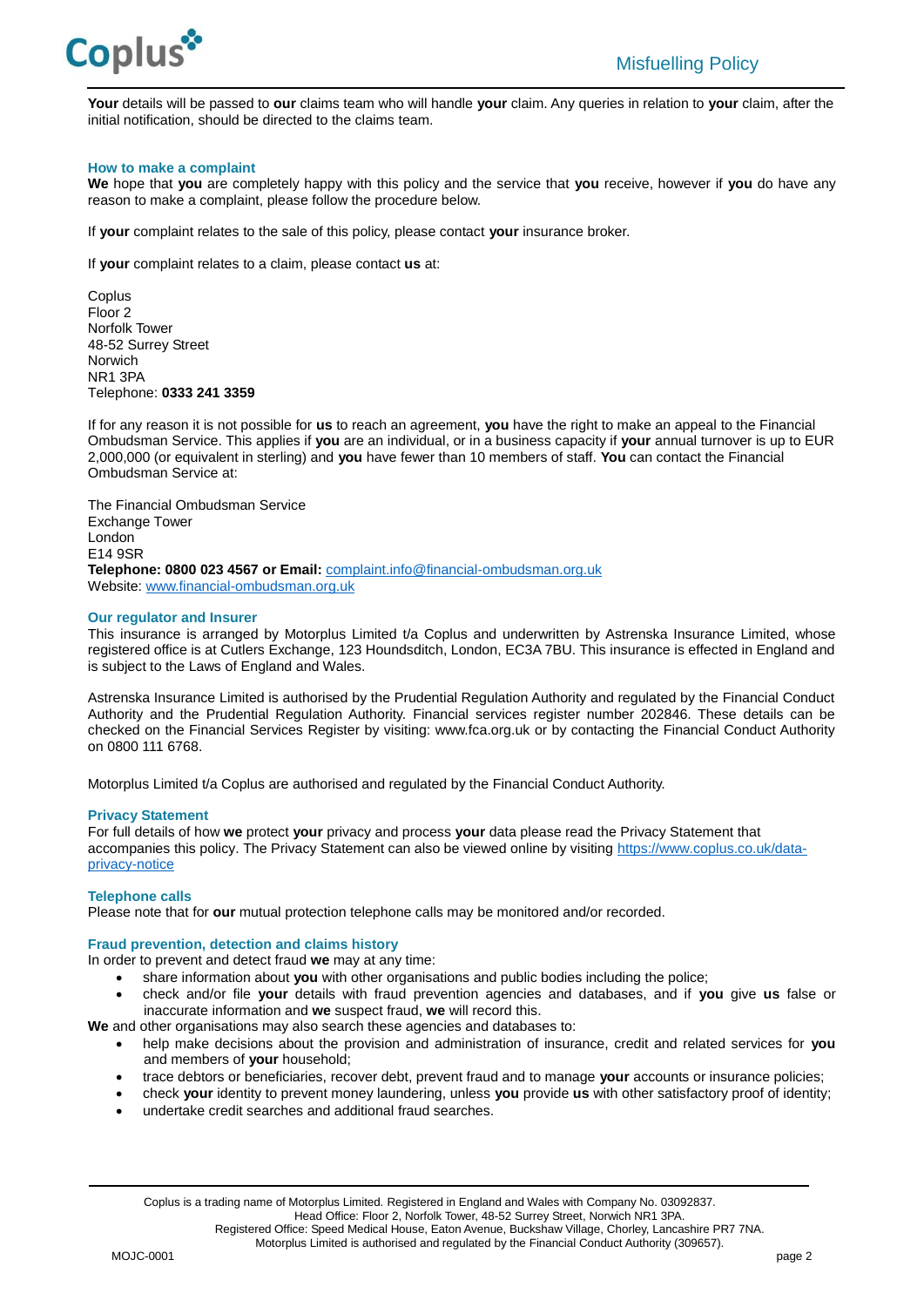

# **Renewal procedure**

The term of **your** Misfuelling policy is one year. The **period of insurance** will end exactly one year after inception unless **you** renew **your** policy. If **you** wish to renew this insurance policy please contact **your** insurance broker who will be able to discuss **your** requirements.

## **Choice of law and jurisdiction**

Unless otherwise agreed in writing, the law of England and Wales will apply to the contract or if at the date of contract **you** are a resident of Scotland, Northern Ireland, Channel Islands and the Isle of Man, in which case the law for that country will apply.

Unless otherwise agreed in writing, the courts of England and Wales, or the country in which **your** main residence is situated will have jurisdiction for hearing and determining any litigation arising out of or in connection with any dispute regarding the interpretation of this policy.

### **Contracts (Rights of Third Parties) Act 1999**

The terms of this policy are only enforceable by **you**. A person who is not named under this policy has no rights under the Contracts (Rights of Third Parties) Act 1999 to enforce any term of this policy but this does not affect any right or remedy of a third party, which exists or is available apart from that Act.

### **Your Agreement with Others**

This contract of insurance is personal to **you** the policyholder, and **us**.

**We** will not be bound by any agreement between **you** and **your** appointed representative, or **you** and any other person or organisation.

**You** may not assign any of the rights under this policy without **our** express prior written consent.

# **Financial Services Compensation Scheme**

Astrenska Insurance Limited is covered by the Financial Services Compensation Scheme. **You** may be entitled to compensation from the scheme in the event that Astrenska Insurance Limited cannot meet its obligations. This depends on the type of insurance and the circumstances of the claim. Most insurance contracts are covered for 90% of the claim with no upper limit. **You** can obtain further information about compensation scheme arrangements from the FSCS by visiting www.fscs.org.uk.

#### **Sanctions**

**We** shall not provide cover or be liable to pay any claim or other sums, including return premiums, where this would expose **us** to any sanction, prohibition or restriction under United Nations resolutions, asset freezing or trade or economic sanctions, laws or regulations of the European Union, United Kingdom, and/or all other jurisdictions where we transact business.

#### **Use of language**

Unless otherwise agreed, for the purposes of this insurance contract the language used will be English.

#### **Other formats**

If **you** require this document in any other format please do not hesitate to contact **us**.

#### **General definitions**

The words and phrases listed below will have the same meanings wherever they appear in this policy. These words and phrases can be identified in **bold** throughout the policy.

| <b>Administrator, We</b><br>Us. Our:                                | Motorplus Limited t/a Coplus acting on behalf of Astrenska Insurance Limited.                                                                                                                                                                             |
|---------------------------------------------------------------------|-----------------------------------------------------------------------------------------------------------------------------------------------------------------------------------------------------------------------------------------------------------|
| <b>Approved Repairer:</b>                                           | A firm or trader appointed by the claims <b>administrator</b> .                                                                                                                                                                                           |
| <b>Claim Limit:</b>                                                 | The maximum amount payable under the <b>misfuelling</b> section of your policy is $£2,500$<br>(including Vat) in any one <b>period of Insurance</b> , subject to an <b>excess</b> .                                                                       |
| Excess:                                                             | The first £25 of each and every claim.                                                                                                                                                                                                                    |
| Insurer:                                                            | Astrenska Insurance Limited.                                                                                                                                                                                                                              |
| Misfuelled, Misfuelling,<br>Misfuel:<br><b>Period of Insurance:</b> | Putting petrol in the fuel tank of a diesel-engine <b>vehicle</b> , or diesel in the fuel tank of a petrol -<br>engine vehicle in error.<br>12 calendar months from the date of inception of this insurance as detailed on the <b>policy</b><br>schedule. |

Coplus is a trading name of Motorplus Limited. Registered in England and Wales with Company No. 03092837.

Head Office: Floor 2, Norfolk Tower, 48-52 Surrey Street, Norwich NR1 3PA.

Registered Office: Speed Medical House, Eaton Avenue, Buckshaw Village, Chorley, Lancashire PR7 7NA.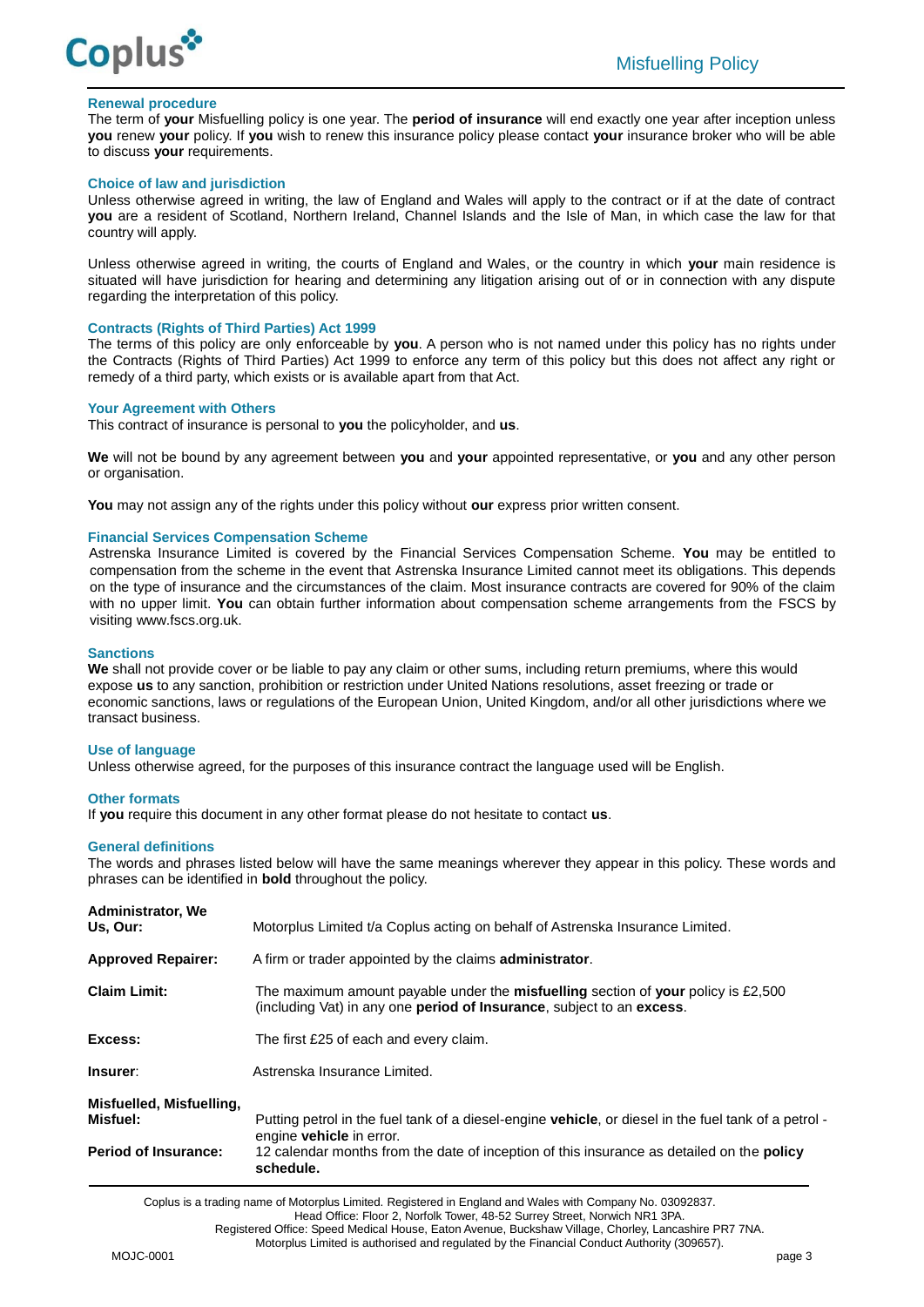

| <b>Policy schedule:</b>    | The document issued to you which details your name and home address and the vehicle(s)<br>covered by this insurance.                  |
|----------------------------|---------------------------------------------------------------------------------------------------------------------------------------|
| <b>Territorial Limits:</b> | The United Kingdom, Northern Ireland, the Channel Islands and the Isle of Man.                                                        |
| Terrorism:                 | Any direct or indirect consequence of terrorism as defined by the Terrorism Act 2000 and any<br>amending or substituting legislation. |
| Vehicle(s):                | The motor vehicle(s) specified in the <b>policy schedule</b> .                                                                        |
| You, Your:                 | The policyholder named on the policy schedule.                                                                                        |

## **Cover**

Within the **period of insurance**, if **you** or another person authorised to drive the **vehicle** under **your** motor insurance policy has **misfuelled your vehicle** within the **territorial limits**, the **insurer** will pay all reasonable costs up to the **claim limit** to repair **your vehicle**. This will include replacement of certain parts which may include but are not limited to fuel pumps, fuel filters, fuel pressure rail / pipes and all fuel injectors if replacement is recommended by the manufacturer of **your vehicle** following **misfuelling**.

### **General Conditions**

**1. Claims**

The following conditions apply to all sections of this policy. **You** must comply with them where applicable in order the insurance cover to apply:

- a) All claims must be notified and authorised by **us** prior to any expense being incurred. If a claim cannot be validated at the time it is reported to **our** claim department, **you** may still utilise the services of **our** agent but **you** will be responsible for paying any fees, If **our** claims department are able to validate **your** policy at a later date **our** claims department will refund the charge made in full within 14 days of the validation of **your** policy, subject to policy terms and conditions;
- b) The **vehicle** must be free of any pre-existing faults at the time of issue of the policy;
- c) The **insurer** will repair or replace those parts listed by the **approved repairer** during the **period of insurance,** including the cost of parts and labour at the agreed **approved repairer** labour rate up to the maximum amount specified in this policy;
- d) The **insurer** reserves the right to take over and carry out the pursuit, defence and settlement of any claim in **your** name after a payment has been made under this policy to recover **our** outlay from a third party or their **insurer**;
- e) **You** must take all reasonable steps to prevent loss or damage to the **vehicle** and observe the terms and conditions of this policy;
- f) When a claim is made and there is other insurance in force which would entitle **you** to claim for the same loss, the **insurer** will only pay the **insurers** rateable proportion of such loss;
- g) If the **insurer** need to dismantle of the **vehicle** or a covered component to determine the validity of a claim, **you** must authorise **our** claims department to do this. Any costs incurred will only be met as part of a valid claim;
- h) Repairs under this policy can only be carried out by the **approved repairer;**
- i) **Our** claims department can specify the use of guaranteed exchange or factored parts. The **insurer's** parts liability for any claim will be limited to the cost of these components.

# **2. Cancellation**

If **you** decide that for any reason, this policy does not meet **your** insurance needs then please return it to **your** insurance broker within 14 days from the day of purchase or the day on which **you** receive **your** policy documentation, whichever is the later. On the condition that no claims have been made or are pending, **we** will then refund **your** premium in full.

**You** may cancel the insurance cover after 14 days by informing **your** insurance broker, however no refund of premium will be payable.

The **insurer** shall not be bound to accept renewal of any insurance and may at any time cancel any insurance document by giving 30 days' notice in writing where there is a valid reason for doing so. A cancellation letter will be sent to **you** at **your** last known address. Valid reasons may include but are not limited to:

- a) Where the **insurer** reasonably suspects fraud
- b) Non-payment of premium
- c) Threatening and abusive behaviour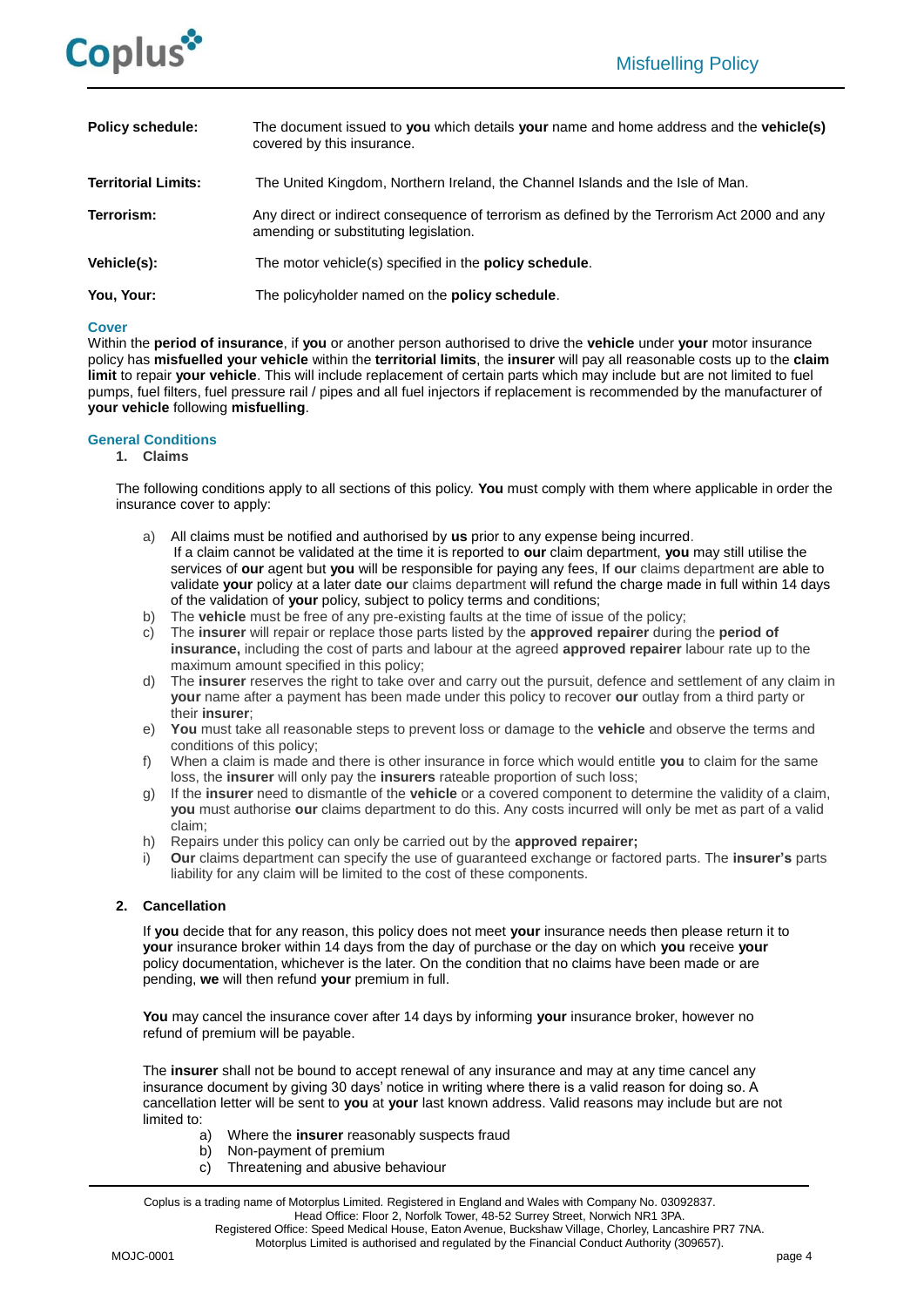

- d) Non-compliance with policy terms and conditions
- e) **You** have not taken reasonable care to provide accurate and complete answers to the questions **we** or **your** insurance broker ask.

If the **insurer** cancels the policy and/or any additional covers **you** will receive a refund of any premiums **you** have paid for the cancelled cover, less a proportionate deduction for the time the **insurer** has provided cover.

Where the **insurer's** investigations provide evidence of fraud or misrepresentation, the **insurer** may cancel the policy immediately and backdate the cancellation to the date of the fraud or the date when **you** provided **us** with incomplete or inaccurate information. This may result in **your** policy being cancelled from the date **you** originally took it out and the **insurer** will be entitled to keep the premium.

If **your** policy is cancelled because of fraud or misrepresentation, this may affect **your** eligibility for insurance with the **insurer**, as well as other insurers, in the future.

# **3. Arbitration Clause**

If there is a dispute between **you** and **us**, or **you** and the **insurer**, which arises from this insurance, **you** can make a complaint to **us** in accordance with the complaints process. If **we**, or the **insurer**, are not able to resolve the matter satisfactorily and the matter can be dealt with by the Financial Ombudsman Service, **you** can ask them to arbitrate in the matter.

If the matter cannot be dealt with by the Financial Ombudsman Service, it can be referred to arbitration by a single arbitrator who will be agreed by both **you** and **us**. The arbitration shall be in accordance with the Arbitration Act 1996 and will be binding on both parties. The costs of the arbitration shall be at the discretion of the arbitrator.

# **4. Fraudulent Claims**

**You** must not act in a fraudulent way. If **you** or anyone acting for **you**:

- fails to reveal or hides a fact likely to influence whether **we** accept **your** proposal, **your** renewal, or any adjustment to **your** policy;
- fails to reveal or hides a fact likely to influence the cover **we** provide;
- makes a statement to **us** or anyone acting on **our** behalf, knowing the statement to be false;
- sends **us** or anyone acting on **our** behalf a document, knowing the document to be forged or false;
- makes a claim under the policy, knowing the claim to be false or fraudulent in any way; or
- makes a claim for any loss or damage **you** caused deliberately or with **your** knowledge.

If **your** claim is in any way dishonest or exaggerated then **we** will not pay any benefit under this policy or return any premium to **you** and **we** may cancel **your** policy immediately and backdate the cancellation to the date of the fraudulent claim. **We** may also take legal action against **you** and inform the appropriate authorities.

# **5. Statutory Regulations**

In all matters relating to the performance of this insurance contract, it is the responsibility of both **you** and **us** that **we** both respectively comply with all Acts of Parliament and with all orders, regulations and bylaws made with statutory authority by Government Departments or by local or other authorities. The cost of meeting the requirements of this clause will be payable by **you** and **us** in **our** own rights respectively.

# **6. Severability Clause**

If any term of this contract of insurance is to any extent invalid, illegal or incapable of being enforced, such term will be excluded to the extent of such invalidity, illegality or unenforceability; all other terms will remain in full force and effect.

# **7. Acts of Parliament**

All references to Acts of Parliament in this policy shall include the equivalent laws in Scotland, Northern Ireland, the Isle of Man and the Channel Islands and shall include any subsequent amendments, re-enactments or regulations**.**

# **Excluded vehicles**

1) Excluded **Vehicles**

Cover does not apply in respect of the following **vehicles**:

- All American, Australian and Canadian **vehicles** (unless built for the UK market);
- Stretched limousines:
- Aston Martin;
- Bentley;
- BMW 'M' series;
- Bristol;

Coplus is a trading name of Motorplus Limited. Registered in England and Wales with Company No. 03092837. Head Office: Floor 2, Norfolk Tower, 48-52 Surrey Street, Norwich NR1 3PA.

Registered Office: Speed Medical House, Eaton Avenue, Buckshaw Village, Chorley, Lancashire PR7 7NA.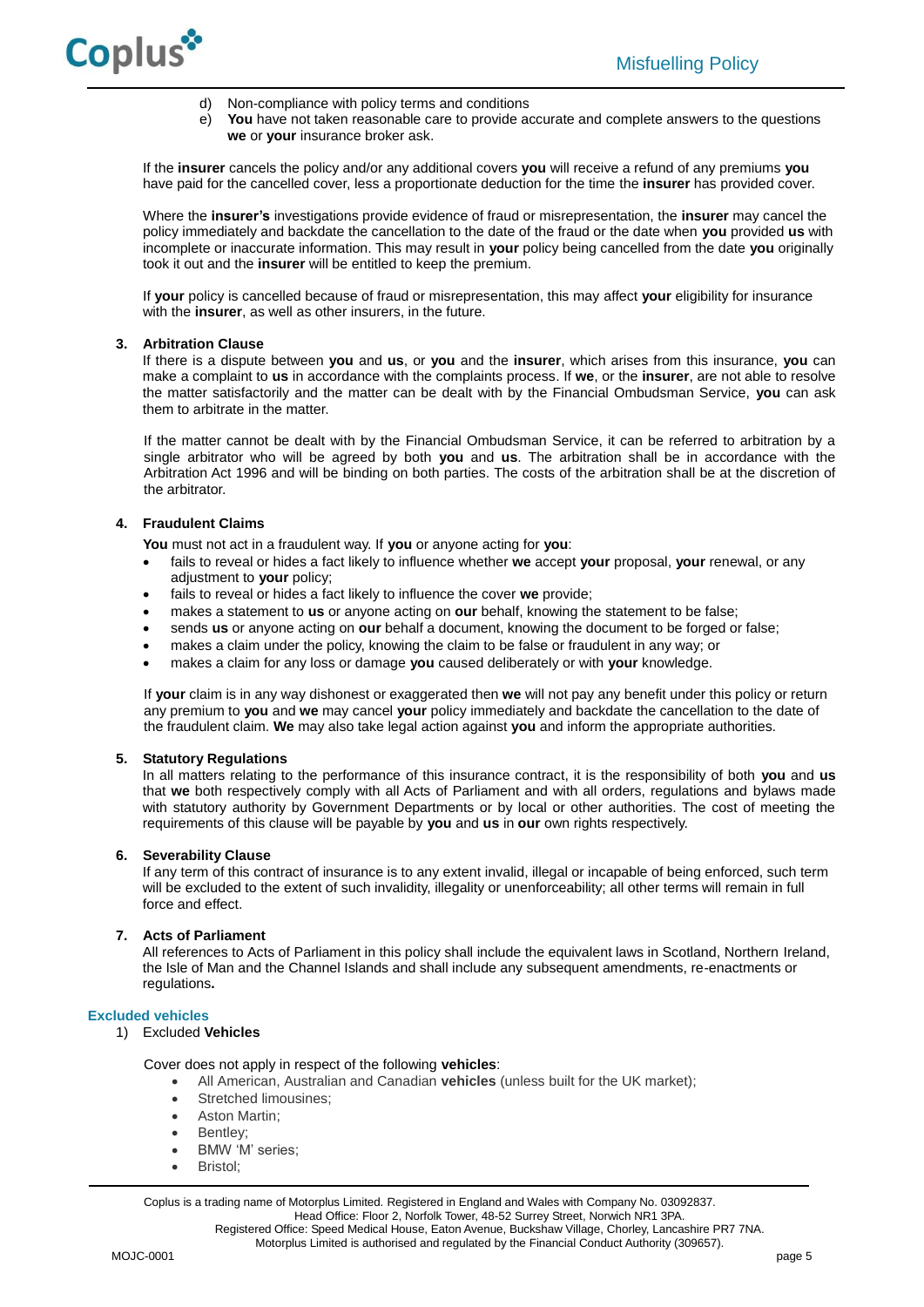

- Bugatti;
- Caterham;
- Daimler 12 cylinder models;
- De Tomaso;
- Ferrari;
- Ford Cosworth models;
- Hummer;
- Jaguars exceeding 4000cc;
- Kit cars;
- Lamborghini;
- Lancia Delta Integrale/8.32 Models;
- LCC Rocket;
- Lotus;
- LPG powered **vehicles**;
- Marcos;
- Maserati;
- McLaren F1;
- Mitsubishi 3000 GT;
- Morgan:
- Nissan 300ZX/Skyline;
- Noble M10;
- Panther;
- Porsche other than Boxster models;
- Rolls Royce;
- Rotary engine **vehicles**;
- Subaru SVX / Impreza WRX;
- TVR;
- Venturi;
- Westfield,
- Service **vehicles** (police, ambulance etc);
- Vans with a carrying capacity exceeding 3500kg;
- Taxis
- Any **vehicle** used for Hire & Reward.

# **General Exclusions**

- 1) The **insurer** will not pay claims in respect of **misfuelling** which is arises from or is associated with:
	- i) Routine servicing, maintenance or repair of the **vehicle**;
	- A deliberate or wilful act;
	- iii) Components which are subject to recall, repair or replacement by the manufacturer or any claim which is attributable to a manufacturer's design defect;
	- iv) The policy **excess.**
- 2) **Misfuelling** which occurs outside the **territorial limits;**
- 3) **Misfuelling** which occurs outside the **period of insurance;**
- 4) Any damage to the **vehicle** or any trailer or any **vehicle** or trailer contents whilst being recovered or transported;
- 5) The transportation or arrangement of the transportation of any animal or livestock;
- 6) i) Any **vehicle** that normally uses bio-diesel, ethanol, red diesel, autogas (LPG), Leaded fuel (4 Star) or any other non-standard fuel; or ii) Any **vehicle** whose fuel supply has been modified, including but not limited to a **vehicle** modified to use biodiesel;
- 7) Any **vehicle** that is not registered for road use;
- 8) Any claim resulting from foreign matter entering the fuel system except the incorrect petrol or diesel.
- 9) Any direct or indirect consequence of:
	- Irradiation, or contamination by nuclear material; or
	- The radioactive, toxic, explosive or other hazardous or contaminating properties of any radioactive matter; or
	- Any device or weapon which employs atomic or nuclear fission or fusion or other comparable reaction or radioactive force or matter.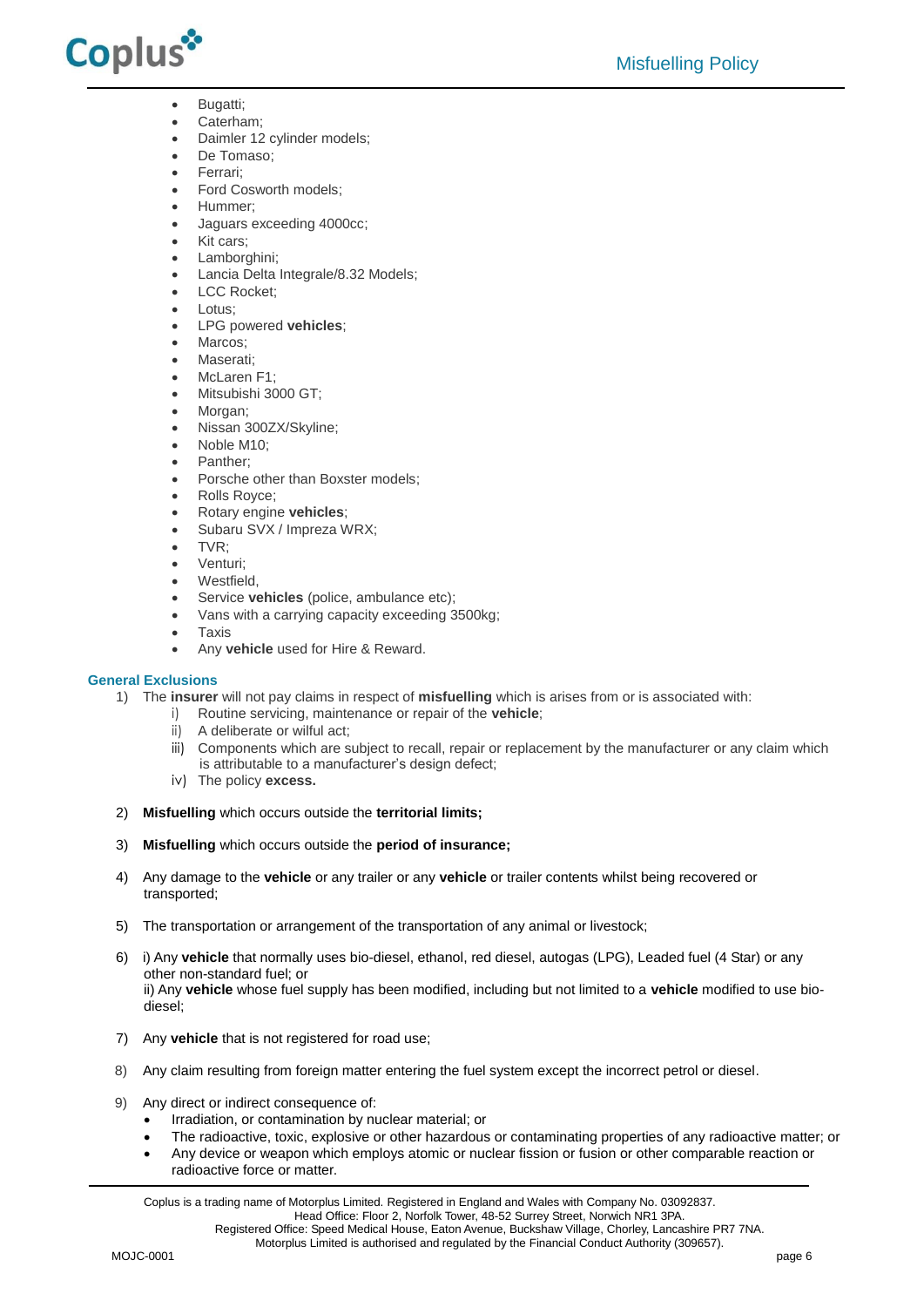

- 10) Loss or damage caused by war, invasion, foreign enemy hostilities (whether war is declared or not), civil war, **terrorism**, rebellion, revolution, military force or coup, or confiscation, nationalisation, requisition, destruction of or damage to property by or under the order of any government, local or public authority.
- 11) Any consequence, howsoever caused, including but not limited to Computer Virus in Electronic Data being lost, destroyed, distorted, altered or otherwise corrupted.

For the purposes of this policy, Electronic Data shall mean facts, concepts and information stored to form useable for communications, interpretations, or processing by electronic or electromechanical data processing or other electronically controlled hardware, software and other coded instructions for the processing and manipulation of data, or the direction and manipulation of such hardware.

For the purposes of this policy, Computer Virus shall mean a set of corrupting, harmful, or otherwise unauthorised instructions or code, whether these have been introduced maliciously or otherwise, and multiply themselves through a computer system or network of whatsoever nature.

# **Astrenska Privacy Notice**

# **How we use the information about you**

As your insurer and a data controller, we collect and process information about you so that we can provide you with the products and services you have requested. We also receive personal information from your agent on a regular basis while your policy is still live. This will include your name, address, risk details and other information which is necessary for us to:

- Meet our contractual obligations to you;
- issue you this insurance policy;
- deal with any claims or requests for assistance that you may have
- service your policy (including claims and policy administration, payments and other transactions); and,

detect, investigate and prevent activities which may be illegal or could result in your policy being cancelled or treated as if it never existed;

• protect our legitimate interests

In order to administer your policy and deal with any claims, your information may be shared with trusted third parties. This will include members of The Collinson Group, contractors, investigators, crime prevention organisations and claims management organisations where they provide administration and management support on our behalf. Some of these companies are based outside of the European Union where different data privacy laws apply. Wherever possible, we will have strict contractual terms in place to make sure that your information remains safe and secure. We will not share your information with anyone else unless you agree to this, or we are required to do this by our regulators (e.g. the Financial Conduct Authority) or other authorities.

The personal information we have collected from you will be shared with fraud prevention agencies and databases who will use it to prevent fraud and money-laundering and to verify your identity. If fraud is detected, you could be refused certain services, finance, or employment. Further details of how your information will be used by us and these fraud prevention agencies and databases, and your data protection rights, can be found by visiting [www.cifas.org.uk/fpn](../../../../../Commercial/Ops%20forms%20&%20Check%20lists/Check%20lists/Templates/www.cifas.org.uk/fpn) and [www.insurancefraudbureau.org/privacy-policy.](http://www.insurancefraudbureau.org/privacy-policy)

# **Processing your data**

Your data will generally be processed on the basis that it is:

- necessary for the performance of the contract that you have with us;
- is in the public or your vital interest: or
- for our legitimate business interests.

If we are not able to rely on the above, we will ask for your consent to process your data.

# **How we store and protect your information**

All personal information collected by us is stored on secure servers which are either in the United Kingdom or European Union.

We will need to keep and process your personal information during the period of insurance and after this time so that we can meet our regulatory obligations or to deal with any reasonable requests from our regulators and other authorities.

We also have security measures in place in our offices to protect the information that you have given us.

# **How you can access your information and correct anything which is wrong**

You have the right to request a copy of the information that we hold about you. If you would like a copy of some or all of your personal information please contact us by email or letter as shown below: Email address[: data.protection@collinsongroup.com](mailto:data.protection@collinsongroup.com)

Postal Address: Cutlers Exchange, 123 Houndsditch, London EC3A 7BU